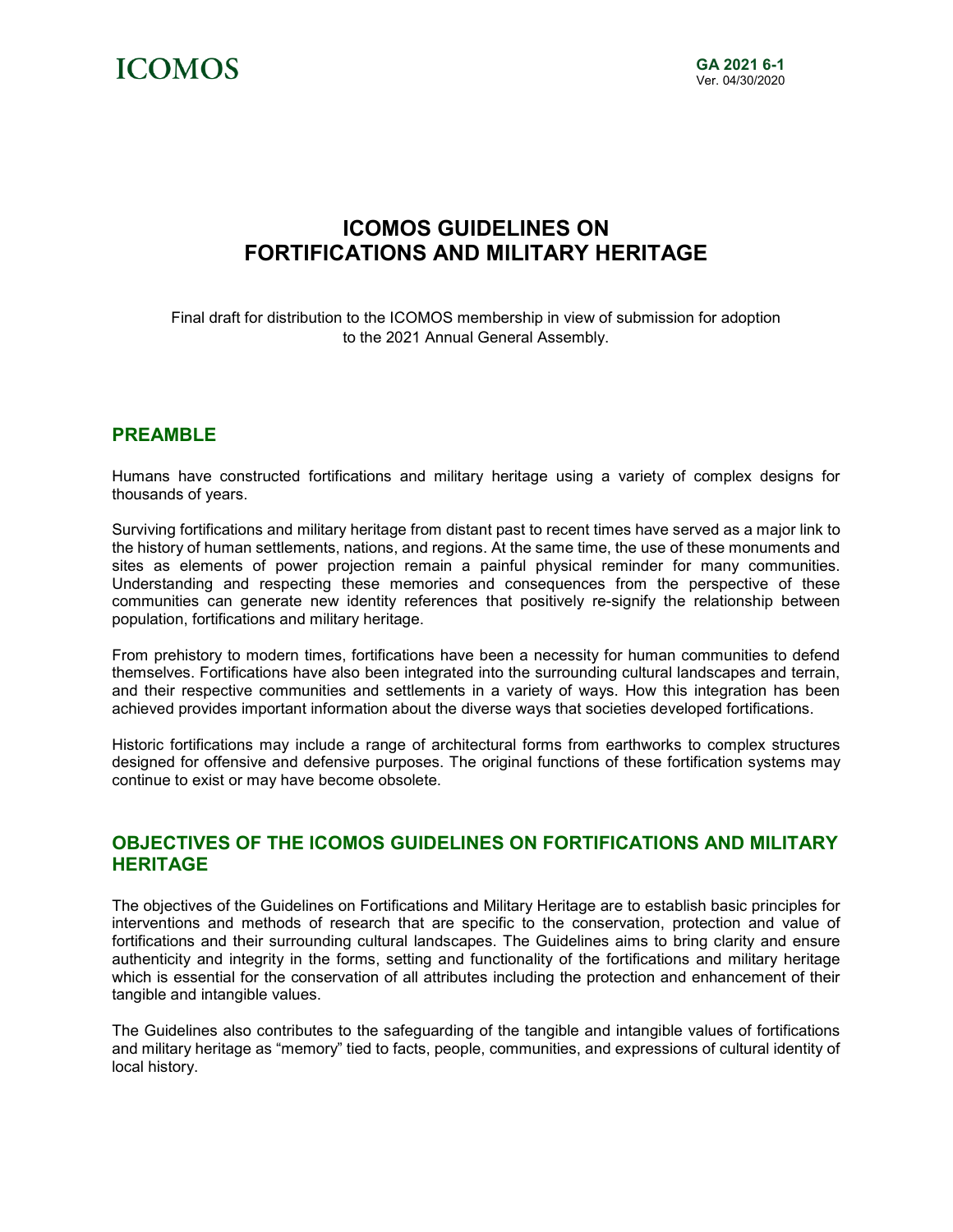

The need for a Guidelines of Fortifications and Military Heritage is based on two observations which also led to the formation of a specialized committee for fortifications and military heritage.

• Fortifications and their military heritage have specific problematics which are wholly or partly distinct from other types of heritage.

• Fortifications and their military heritage assets have specific values that are totally or partially different from those recognized in other types of assets.

## **Art. 1. Definitions**

Fortifications and military heritage comprise of any structure built with either natural (i.e., botanical, or geological) or synthetic materials, by a community to protect themselves from assailants. Such structures include, works of military engineering, arsenals, harbors and naval Shipyards barracks, military bases, testing fields, and other enclaves and constructions built or used for military, offensive and defensive purposes. Military cultural landscapes include but are not limited to territorial or coastal defense installations and earth works and have values similar to other heritage buildings and sites, but also possess unique values that need to be carefully studied, analyzed, and preserved.

## **Art. 2. Characteristics**

Fortifications more than many other types of architecture have an integral relationship with the surrounding cultural landscapes. They exhibit a number of principles present in all regions of the world and manifest in every period of human history. Perhaps more than other categories and types of heritage, an understanding of the meaning, history and strategic rationales for the design and location of fortifications is indispensable for their proper conservation and protection. The following terms define some of the main characteristics of strategies used in conjunction with fortifications and military heritage:

**Barrier and protection**: The primary attribute to protect human activity and settlement against any external threats with the ability to resist attack;

**Command**: the ability to monitor the area surrounding the defended zone as far as possible and prevent the attacker from approaching;

**Depth**: a military strategy that seeks to delay rather than prevent the advance of an attacker by yielding space to buy time; this tactic allows for the creation of successive defensive lines;

**Flanking**: A strategy that aims to delete blind spots, commonly applied with above-ground structures (e.g., rampart, towers, or bastions);

**Deterrence:** a defensive strategy used to deter the enemy from attacking by instilling doubt or fear of the consequences. This strategy can include a range of tactics including, the construction of a majestic enclosure and its defensive attributes, (e.g., multiple openings for shooting, scale of gates and towers, decoration of walls and entrance).

## **PRINCIPLES APPLICABLE TO FORTIFICATIONS AND MILITARY HERITAGE**

## **Art. 3. Theoretical and methodological**

#### **3.1. Historical Constructive Evolution, Stratigraphic and Spatial Complexity of the Structure.**

#### Objectives:

Preserve the multiple layers of stratigraphic, constructive, structural, and strategic information, the spatial relationship and the elements that are part of contemporary territorial systems through the development of comprehensive preservation and maintenance guides specific to the needs of fortifications and their cultural landscapes.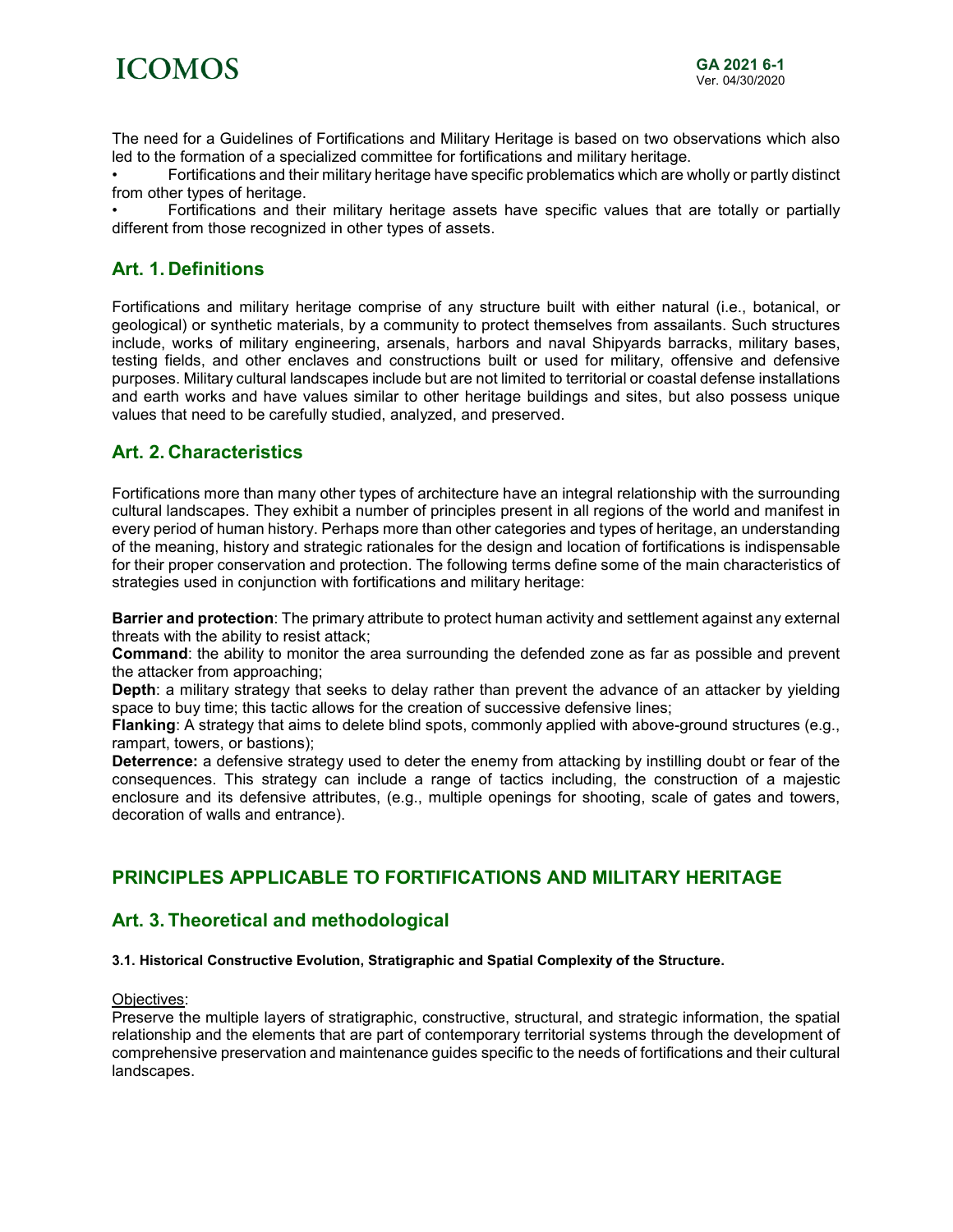

#### Methodology:

Promote the research necessary to provide adequate management, interpretation and protection of the complexity and stratigraphic richness of the fortifications and the respective cultural landscapes in which they are integrated.

#### **3.2. External functional scope beyond its physical boundaries.**

This is established according to defensive needs and the military technology of the time, as well as other objectives of territorial or commercial expansion or both.

#### Objective:

To understand the fortification from the view of its operational zone.

#### Methodology:

To develop appropriate interpretation which must include, but is not limited to, their collections, archaeology, built fabric and design as well as the cultural landscape ensembles, including space, panoramas, dominant views, and territories they were intended to defend and protect.

#### **3.3. The lack of knowledge of the formal and functional characteristics of the fortification can be much greater than for other types of heritage structures.**

Fortifications and military heritage need to be researched and documented by using the relevant skills and expertise.

#### Objectives:

To promote excellence in the conservation of the historic fabric, archaeological remains and the setting of a fortification and its cultural landscapes.

#### Methodology:

To enhance and foster expert knowledge of the fortification's characteristics through education of future site custodians and responsible stakeholders;

To develop appropriate scientific conservation treatments and maintenance plans.

#### **3.4. Fortifications and Communities.**

Fortifications play an important role in the cultural identity and traditions of communities, countries, and regions. Caution should be exercised when interpreting sensitive aspects so as not to promote dominating or excluding values.

#### Objectives:

To develop appropriate interpretation with emphasis on facilitating the creation of an accurate history and relationship to the changing cultural, social, and political contexts, including the relationships between contemporary elements and their effectiveness in the territorial protection;

To reinforce visitors and local community appreciation of the site through interpretation of transnational values as a common heritage;

To reinforce visitors and local community appreciation of the site by developing effective tools that foster an agreed and consensual interpretation of identity values;

To reinforce visitors and local community appreciation of the site by developing effective tools that foster a comprehensive and consensual interpretation of identity values, in order to encourage a people-centered, rights-based approach and integration of the United Nations' Sustainable Development Goals (UN SDGs) to identification, interpretation, access and management policy.

#### Methodology:

To apply a holistic integration of heritage values to achieve a positive impact on visitors and the local community, promoting reconciliation of the military past with its subsequent reuse, such as fortifications reused as prisons;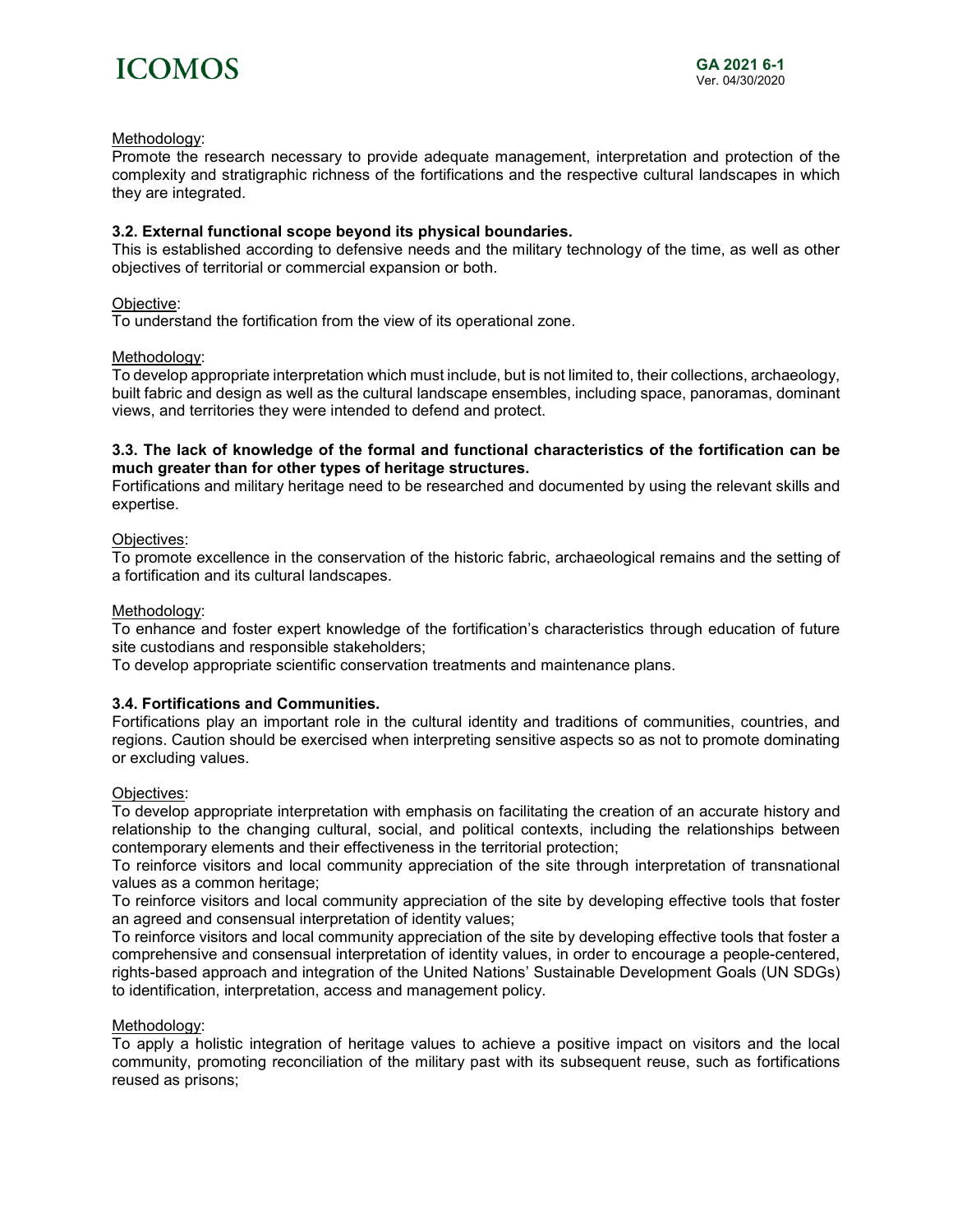

To prepare guidance documents, policies, implementation strategies to safeguard the heritage values of the site;

To promote initiatives for recognition of identity and values communication;

To improve studies and analysis about community perception;

To ensure free, prior, and informed consent of source communities in developing and adopting measures to protect, manage and interpret fortifications and military heritage sites.

#### **3.5. Fortifications use and re-use.**

The changing nature of military operations often means that fortifications cannot be reused for the specific purpose for which they were originally built.

Fortifications were designed to prevent entry and today this presents obvious challenges for accessibility and meeting current use requirements.

#### Objectives:

To promote interventions on fortifications and military heritage only where the purpose is to provide a sustainable and appropriate reuse;

To establish a balanced reuse to avoid destroying integrity and authenticity;

To promote reuse that transforms fortifications and military heritage into a place of witness and aggregation of communities;

To promote reuse that transforms fortifications and military heritage into places of knowledge such as places for the interpretation of military heritage including topics such as history, science, technology, etc.;

To promote reuse that transforms fortifications and military heritage into places which transmit a message of inclusiveness, and reconciliation.

#### Methodology:

To prevent all arbitrary alterations, restorations, reconstructions, or the elimination of historical material forming part of the structures and settlements, through assessments, development, and implementation of a Conservation Master Plan to be overseen by a professional team with specialist skills;

To prepare protection regulations / laws compatible with the preservation of the integrity of the fortification; To promote the use of technology to provide alternative accessibility.

#### **3.6. Fortification and urban landscape and territorial dimensions.**

To address the need to better integrate conservation strategies of urban heritage represented by the fortification system, the singular elements, or the network as a whole, within the broader objectives of general sustainable development, in order to support public and private actions with the aim of protecting and improving the quality of the human environment.

#### Objective:

To foster greater awareness of the need to understand and interpret fortifications and military heritage as a component of international or transnational systems, territories, settlements of urban ensembles and not as solitary and isolated structures.

#### Methodology:

Employ a cultural landscape approach for the identification, conservation, and management of historical areas within their wider urban contexts;

To consider the inter-relationship of their physical forms, their spatial organization and connection, their natural characteristics and setting, and their social, cultural, and economic values.

#### **3.7. Fortifications are not typical buildings.**

Fortifications can range from single structures to complex multi-structure defensive systems developed over long time scales. However, there may be a lack of comprehensive understanding of the site that identifies important phases of development and interconnects all the significant physical elements of the place, such as, structures, cultural landscapes, views, etc.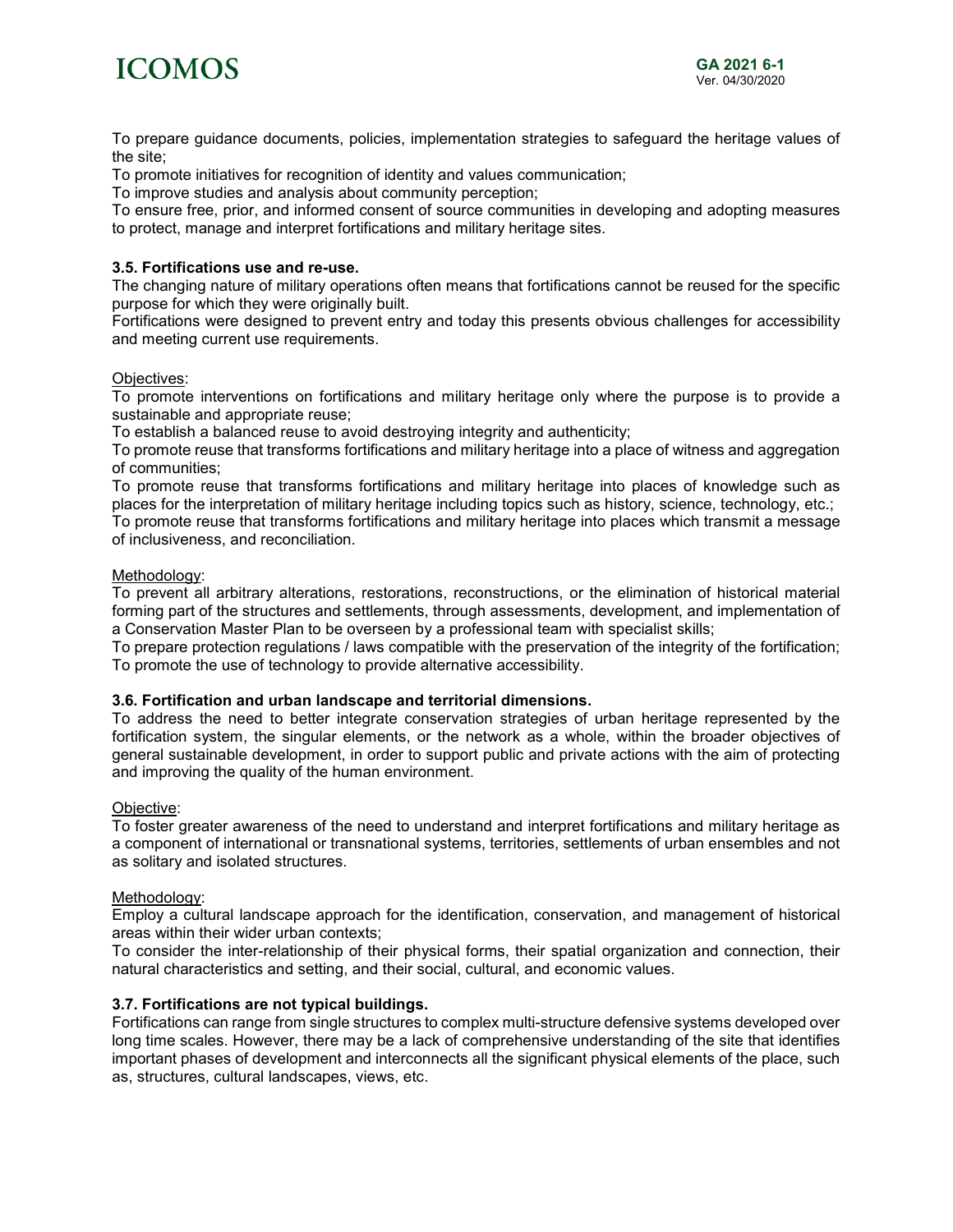# **ICOMOS**

Objective:

To improve methodological tools for research and multidisciplinary understanding.

Methodology: To prepare and implement Conservation Management Plans; To promoted continued holistic research and assessment; To reinforce networks and partnerships.

## **Art. 4. Values**

The recognition of such intrinsic values of fortifications and defensive heritage determines the extent to which these aspects condition their conservation, rehabilitation, and general value.

The fortification as a monument has documentary value as a built structure. It represents architectural, technological, artistic, and historical values related to the events that led to its construction and the meanings that the building acquired over the time. There is also the value of fortifications seen as a system, as an organizer of the territory. The recognition of these values is what determines the degree to which the fortifications, as part of our heritage, have unique aspects that affect their conservation, rehabilitation, and general value.

#### **4.1. Architectural and Technical value.**

The specific typology of the fortifications responds to a specific technology of warfare.

The assessment of the technical value requires a deep understanding of the evolution of weapons and warfare so that innovative advances in response to changes in military science and engineering can be identified and tested.

#### **4.2. Territorial and geographical value.**

The value of fortifications as a territorial organization is an important component of the significance of defense systems. While some fortified structures may be independently standing isolated elements, others may form part of a larger system of non-adjacent components that shape the surrounding cultural landscapes and require evaluation in a broader context. In these cases, the value of the system is greater than the specific value of each of its parts, all of which require the same protection regardless of how modest they may seem.

The identification of these values may also take into consideration inter alia, the strategic advantages of location, and how the design responds to the spatial distribution of weaponry, the type of siege or attack intended, the reach of the defensive range, and the topography and ecosystems of the territory to be defended.

#### **4.3. Cultural Landscape Value.**

The value of the cultural landscape allows better understanding of the material and functional context of fortifications, and takes into account, among other elements, respect for its enclave, the role of military construction for defensive purposes, its dominance position, visual and physical in relation to the surrounding territory.

#### **4.4. Strategic Value.**

The Fortification is a symbol of the fusion of multiple types of knowledge.

The strategic value of a fortification is greater than its territorial or geographical value. Since it reflects the power of decision and the depth of knowledge, as well as the social cohesion of the ruling group

#### **4.5. Human and Anthropological Value.**

Fortifications were built to protect one human group from another. Therefore, they can be associated with sites of conflict. Fortifications are sometimes connected with cruel and devastating battles and wars that resulted in one group being victorious over another defeated group. They can also be associated with their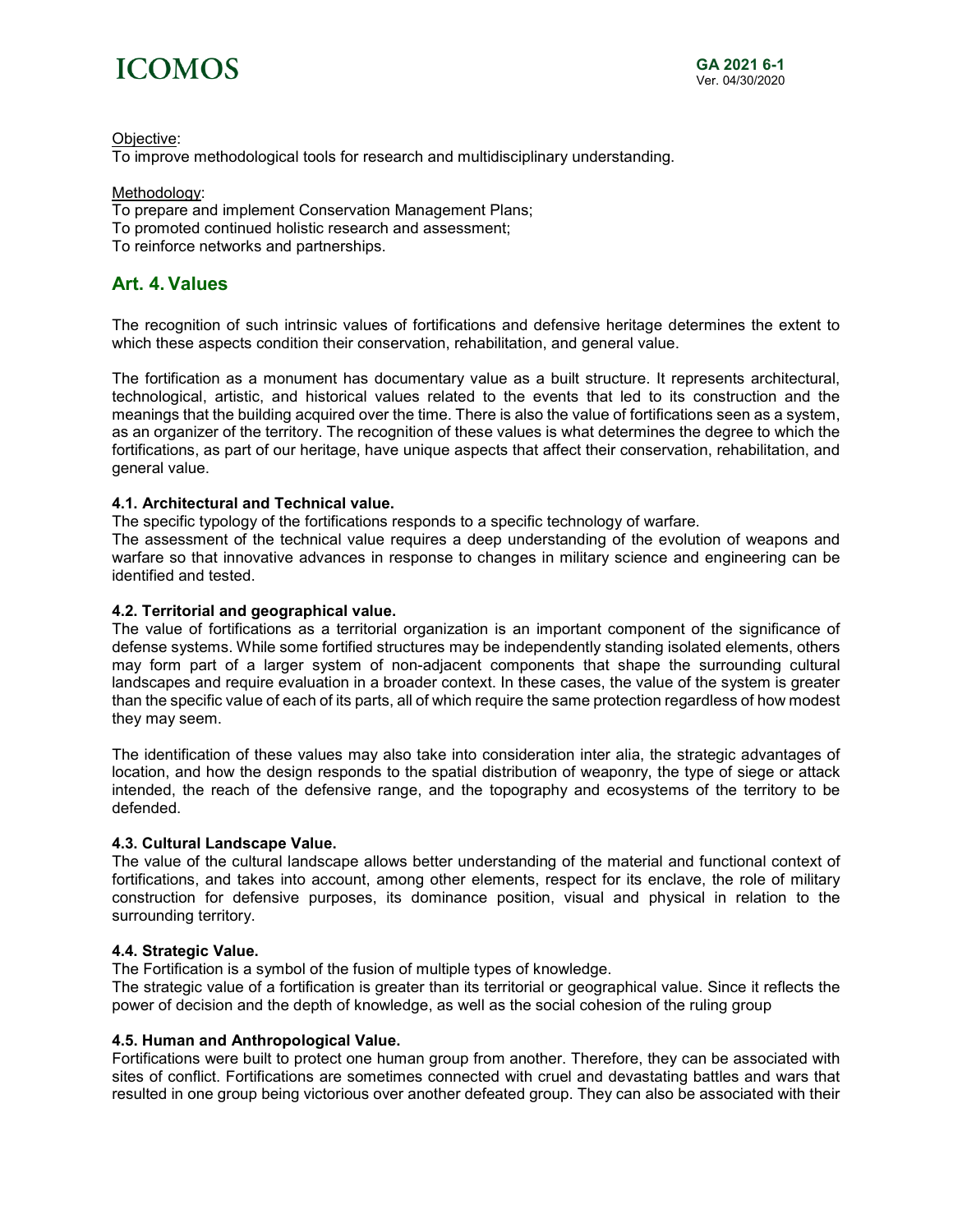

role in the performance of nation-building, and they can used to play a role in nation-building. Both fortification structures and cultural landscapes may also contain archaeological information which is important to their understanding and can provide information about the past use of these places not available from historical sources.

#### **4.6. Memory, Identity, Educational Value.**

Fortifications can play an important role in the memory of society. They illustrate the conflict directly, allowing for an intense, often personal, learning experience from events that can be part of the shared history of communities. They belong to the collective memory in relation to the cultural landscape in which they are set. Fortifications have educational value because they can provide a stimulating and nurturing environment related to the cultural experience of military heritage.

#### **4.7. Historic value.**

Fortifications and military heritage embody attitudes and world views specific to the periods of their development and use. These attitudes may be understood through the study and interpretation of the military sites and the relationships with contemporary societies.

#### **4.8. Social/Economic Value.**

The recognition of the social value of fortifications, through appropriate enhancement actions, must activate a stimulus effect giving economic benefit for the communities and activating the recognition of new values and new knowledge.

### **Art. 5. Intervention parameters**

The recognition of these values by a research team working with the local community assumes crucial importance and consists of the first methodological step in an intervention. This team should be multidisciplinary and be composed, at a minimum, of specialists in military history, architecture, art-history, construction materials and technology, archaeology, and landscape interpretation. These specialists should work with community groups to ensure that any intervention is acceptable to the local community. Guidance produced by these preliminary works is to be observed in any intervention projects, and this team should be part of the monitoring, development, and implementation of the intervention throughout the process.

#### **5.1. All interventions should be based on a Master Conservation Plan. This Master Plan should include at a minimum:**

Historical study of the site and all periods of its development and use; study of morphological development; topographic / planimetric surveys; evaluation of archaeological studies; structural evaluation; structural analysis; diagnosis and monitoring of preservation; study of cultural landscape; interpretive study; analysis of reuse feasibility; use analysis; criteria and recommendation analysis; risk assessment / risk preparedness plan; business and operations plan; visitor surveys / visitor management studies; protection plan; Management plan.

The entire Master Plan must be developed by an interdisciplinary team of appropriately qualified professionals with specific knowledge and experience in similar fortifications and military heritage.

#### **5.2. All interventions should be based on the holistic integration of the values of the site in relation to the defensive systems and surroundings.**

#### **5.3. All interventions must be compatible with the elements and characteristics of the fortifications and military heritage in accordance with the Zimbabwe Charter and in relation to the Vitruvian Triad: "Firmitas, Utilitas et Venustas".**

The choice between "traditional" and "innovative" techniques should be weighed on a case-by-case basis and preference given to those that are least invasive and most compatible with heritage values, considering